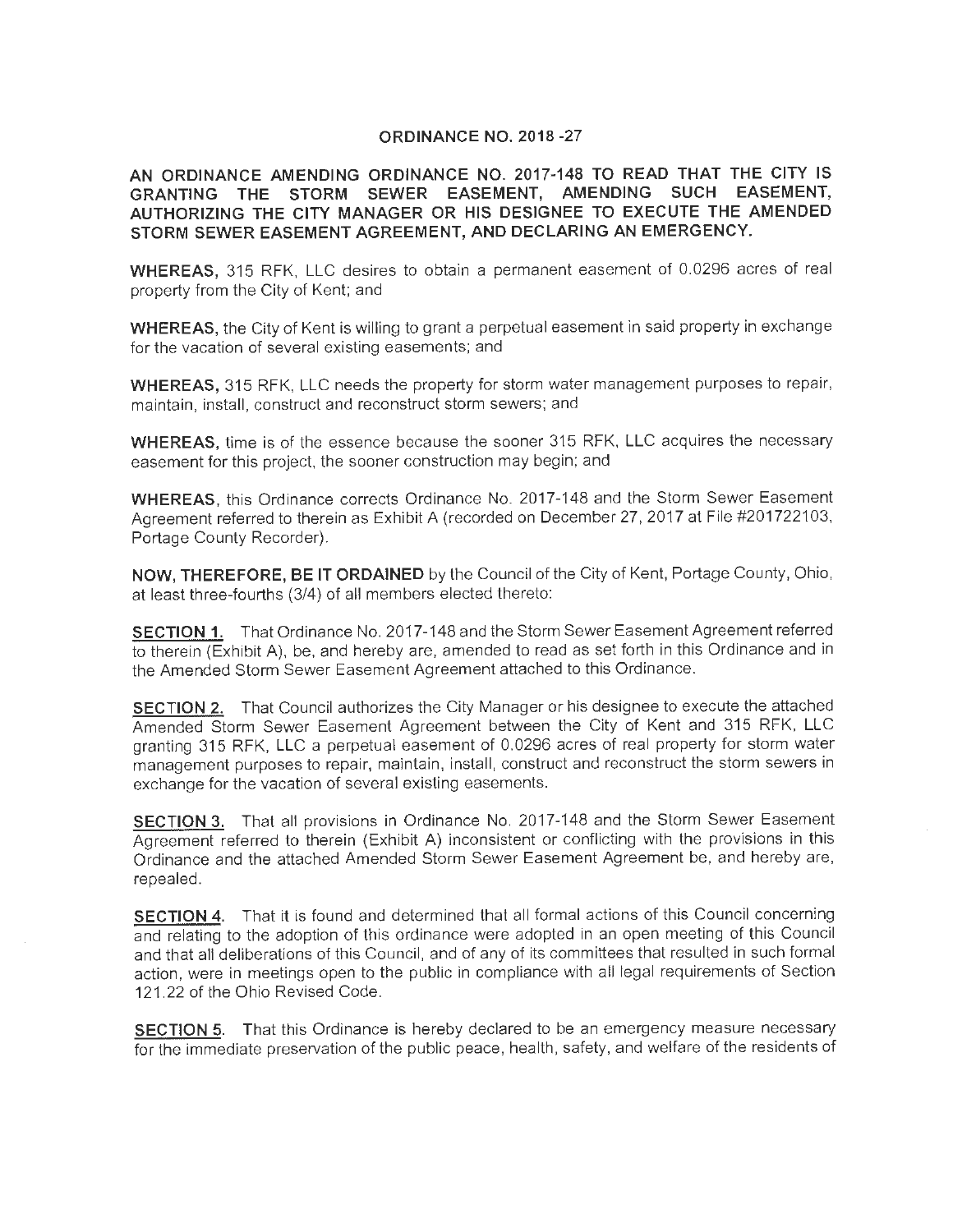this City, for which reason and other reasons manifest to this Council this Ordinance is hereby declared to be an emergency measure and shall take effect and be in force immediately after passage.<br>PASSED:  $\frac{1}{2}$  *J*/*y* declared to be an emergency measure and shall take effect and be in force immediately after passage.

*1*  EFFECTIVE  $A$ *l surgery*  $7,2018$ 

Ch

Jerry T. Fiala Mayor and President of Council

**ATTEST:**  $\frac{\mathcal{A}\mathcal{A}\mathcal{A}}{\mathcal{A}\mathcal{A}}$  **ALL** Clerk of Council

I, TARA GRIMM, CLERK OF COUNCIL FOR THE CITY OF KENT, COUNTY OF PORTAGE, AND STATE OF OHIO, AND IN WHOSE CUSTODY THE ORIGINAL FILES AND RECORDS OF SAID COUNCIL ARE REQUIRED TO BE KEPT BY THE LAWS OF THE STATE OF OHIO, HEREBY CERTIFY THAT THE FOREGOING IS A TRUE AND EXACT COPY OF ORDINANCE/ No. \_\_\_\_\_ , ADOPTED BY THE COUNCIL OF THE CITY OF KENT ON \_\_\_\_\_\_\_\_\_\_ \_ , 20. \_\_ \_

(SEAL)

TARA GRIMM, CMG CLERK OF COUNCIL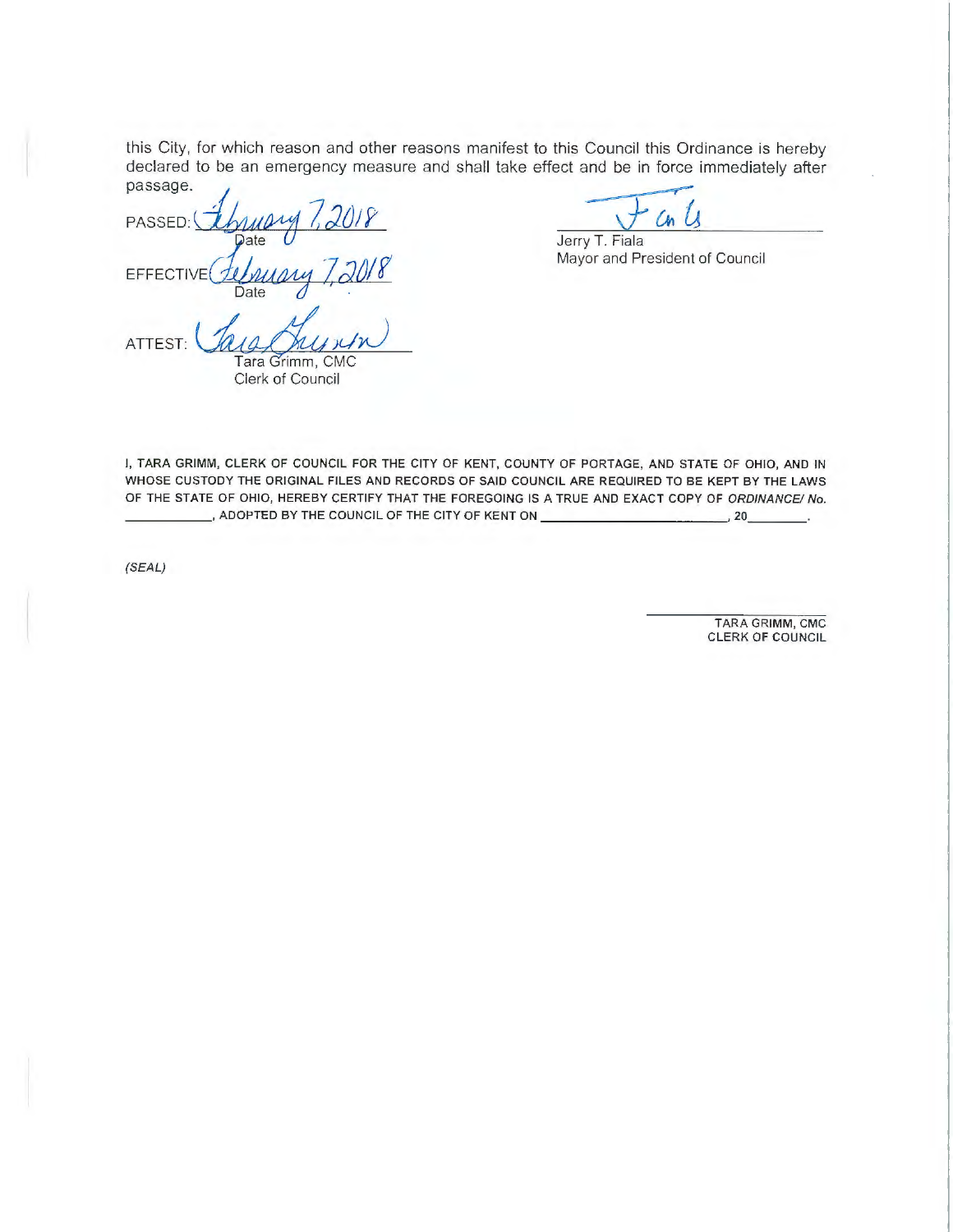## **AMENDED STORM SEWER EASEMENT AGREEMENT (0.0296 acres)**

This instrument is incorporated into and shall be deemed to amend and supplement the Storm Sewer Easement Agreement recorded on December 27, 2017 at File #201722103, Portage County Recorder.

THIS EASEMENT AGREEMENT ("Agreement") made between the CITY OF KENT, OHIO, a Municipal Corporation organized under the laws of Ohio, having its principal office at 319 South Water Street, Kent, Ohio 44240, hereinafter called ("Grantor"), and the 315 RFK, LLC, an Ohio Limited Liability Company of 315 Gougler Avenue. Kent, Ohio 44240 ("Grantee'').

Know all men by these presents that the City of Kent, Ohio, a municipal corporation, who claims title by instrument recorded, Book 344 Page 46 of the Portage County Records, hereinafter referred to as the "Grantors", for and in consideration of the sum of One Dollar (\$1.00) and other valuable consideration received to their satisfaction from 315 RFK, LLC., an Ohio Limited Liability Company, hereinafter referred to as the "Grantee", do hereby give, grant, bargain and convey unto said Grantee, its successors and assigns forever a pervetual easement to construct, use, maintain, repair and replace a storm sewer drain pipe together with other necessary appurtenances thereto, in, upon and over the lands described in Exhibit ·'A" attached hereto and incorporated herein.

#### **RECITALS**

Grantor is the fee owner of the real property off Gougler Avenue in the City of Kent, Portage County, Ohio (the "Property"), having taken title to said property known as Parcel C of the Public Lands Survey of the City of Kent numbered and recorded in Portage County Plat Book 23, pages 58-64, fi led for record on March 1977 with the Portage County. Ohio Recorder's Office.

Grantee has installed a storm sewer pipe (the ·'Pipe'") within a portion of the Property. The approximate location of the Pipe is depicted on the attached Exhibit. The Easement covers ten  $(10)$  feet on each side of the centerline of the Pipe as installed.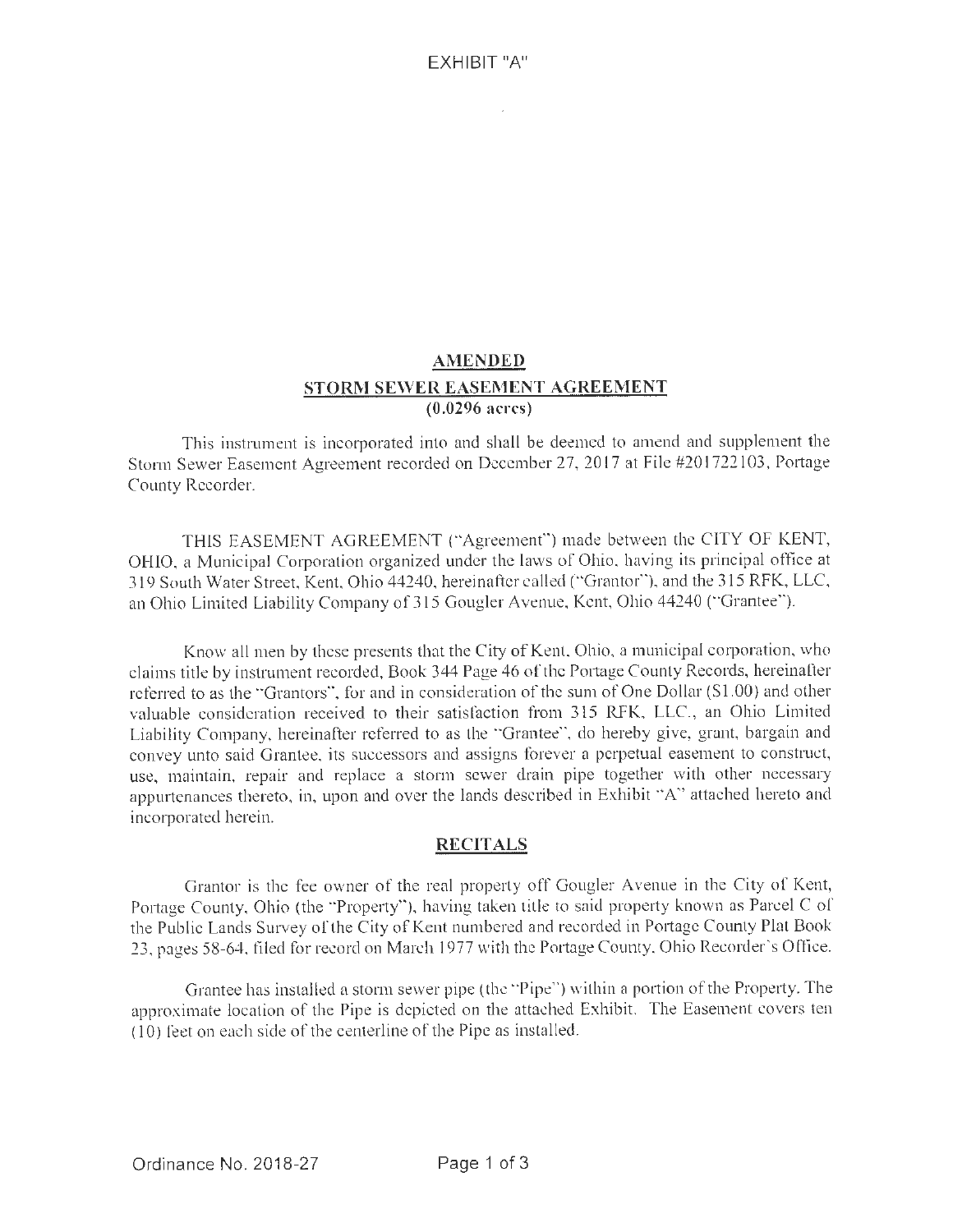Grantee has installed some of the Pipe required and Grantor desires to grant to Grantee an easement, according to the terms and conditions contained in this Agreement.

### **SECTION ONE SCOPE OF EASEMENT**

The perpetual storm water drainage easement granted in this Agreement includes the right of Grantee, its contractors, agents, and employees to enter the premises at all reasonable times for the purpose of locating, constructing, reconstructing, operating, maintaining, inspecting, and repairing storm sewer, and ground surface drainage ways in the described easement area.

The Pipe shall be maintained by the Grantee at its sole cost and expense. Grantee shall repair any damage to property of Grantor or pay any damages which may be caused to property of Grantor solely by Grantee's activity on, or use of, the land subject to this easement. At its sole cost and expense and promptly after completion of any work within the easement area, Grantee will restore the surface and subsurface condition of the easement area to an equal or better condition as existed prior to Grantee's work.

### **SECTION TWO MAINTENANCE**

The Grantee shall not erect any permanent structures upon the easement except for the Pipe described in the Recitals above, without the written consent of the Director of Public Service of the Grantor. The parties acknowledge that trees and structures now exist within the easement and shall be protected and, if necessary, replaced or restored by the Grantee.

Grantee may pave or lay asphalt over the easement for the Pipe or erect temporary or semipermanent structures, with prior approval of the Director of Public Services of the Grantor.

#### **SECTION THREE TITLE OF GRANTOR**

Grantor warrants it is the owner of the Property and has the right, title and capacity to convey to Grantee the easement in this Agreement. Title to said property is recorded in Portage County Plat Book 23, pages 58-64 and is shown as Parcel C of the Public Lands Survey of the City of Kent recorded March 1977.

### **SECTION FOUR EASEMENT TO RUN WITH THE LAND**

The grant of easement shall be valid only if accepted by City ordinance and shall run with the land and shall be binding on and shall inure to the benefits of the parties hereto, their heirs, executors, administrators, successors, and assigns.

IN WITNESS WHEREOF, the parties have hereunto set their hands at